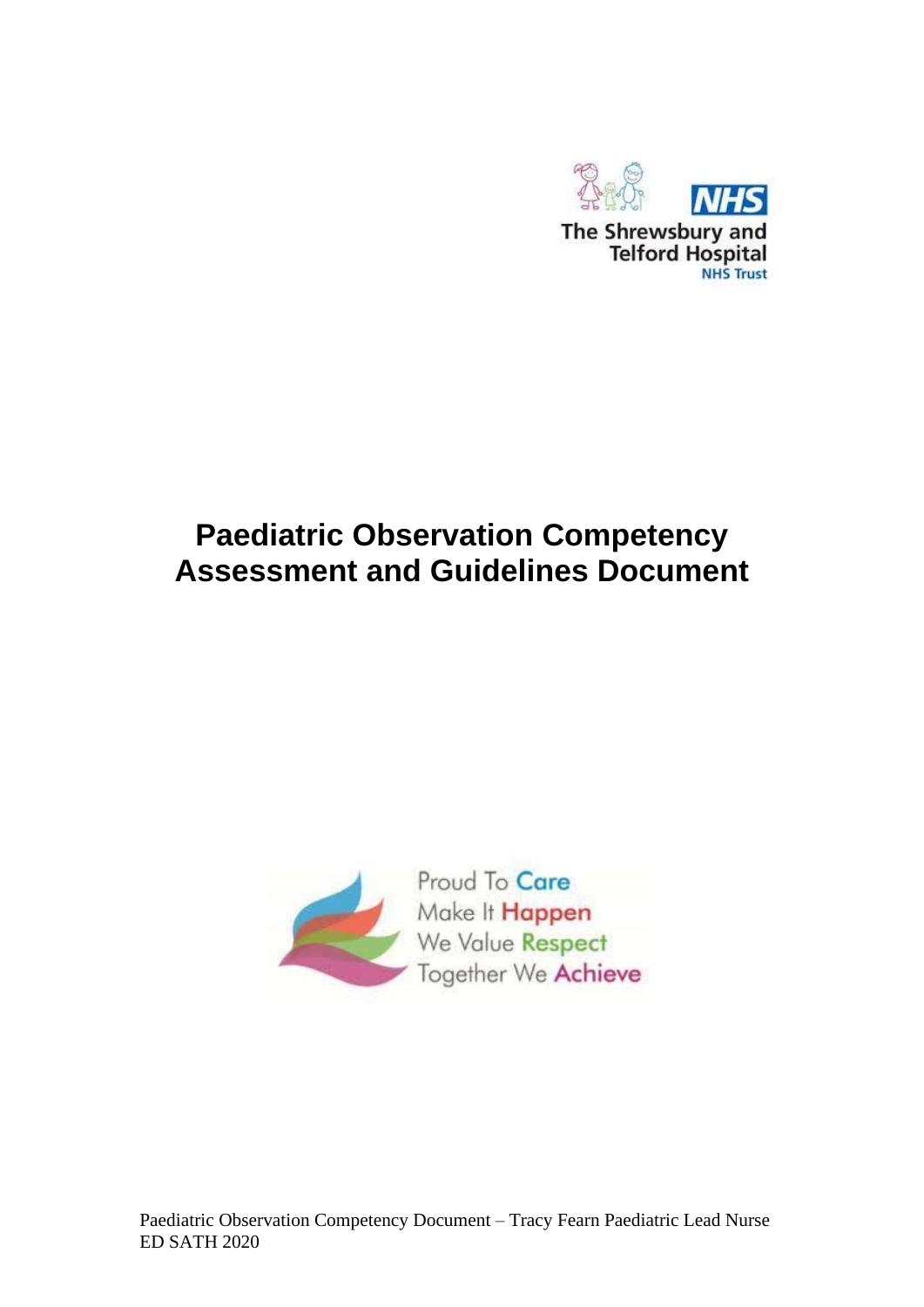## **Introduction**

Recording of physiological observations is an important part of the health assessment of young people. Successive National Confidential Enquiries into Patient Outcomes and Death (NCEPOD) have demonstrated poor performance, recording and recognition of abnormal physiological observations and acknowledge their contribution to the failure to identify significant deterioration in a patient's condition. The introduction of Paediatric Early Warning Scores (PEWS) has also given a visual tool to aide this and further support appropriate escalation of the sick child. RCPCH (2018)

## **Target Audience**

All ED Staff (medical and nursing) who as part of their normal duties, care for children (0-16 years).

## **Why perform the assessment?**

Important information gained by assessing and measuring these vital signs can be indicators of health and ill health. However, we believe they should not be performed in isolation but part of the broader observation and assessment of the infant, child or young person. (RCN 2017)

#### **Who performs the assessment?**

In many instances vital signs will be assessed, measured and monitored by health care assistants and nursing students, under the direction and supervision of a registered nurse.

Nurses, at the point of registration, must meet the Nursing and Midwifery Council's (NMC) standards for pre-registration nursing education (2018), which includes the ability to:

- carry out comprehensive nursing assessments of children and young people, recognising the particular vulnerability of infants and young children to rapid physiological deterioration
- select valid and reliable assessment tools for the purpose required including the use of SaTH approved PEWS and observation charts
- systematically collect data regarding health and functional status of individuals, clients and communities through appropriate interaction, observation and measurement
- analyse and interpret data accurately and take appropriate action
- recognise when the complexity of clinical decisions requires specialist knowledge and expertise, and consult or refer accordingly.

#### **How often is a child assessed?**

This will depend upon the clinical condition, diagnosis or procedure, and in the initial stages should be directed by the assessing clinician responsible for the child's management plan and local policies and procedures. This however; is not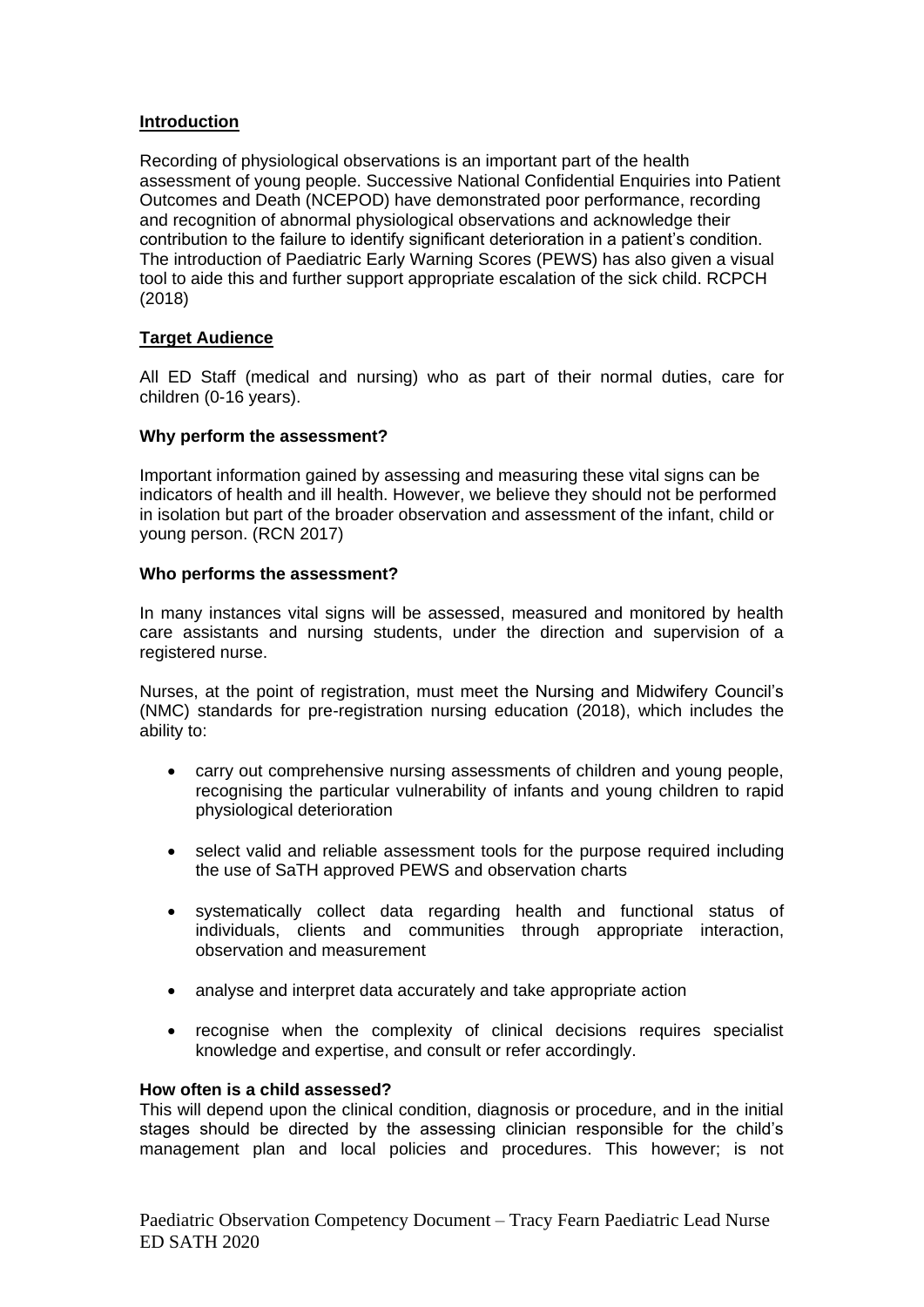prescriptive and the frequency of observation may be altered as the child's condition dictates.

For a child requiring neurological observations please refer to the neurological observations guidelines. NICE (2019)

#### **What are the components of physiological observations?**

Vital signs are temperature, pulse rate, respiratory rate and signs of respiratory distress, oxygen saturation levels, AVPU, blood pressure, capillary refill time and pain score. RCPCH (2018) set the minimum standards for observation recording 'all Infants, children and young people with a medical illness or significant trauma should have a set of vital signs recorded' blood sugars should be recorded in all unwell children and those in a Resuscitation room (Resus Council (UK) 2018).

## **ASSESSMENT**

## **\*\*CLINICAL CONDITION WILL DICTATE THE ORDER IN WHICH THE OBSERVATIONS ARE TAKEN – FOLLOW THE PRINCIPLES OF ABCDE\*\***

#### **General Principles**

- The child, young person and/or parent/carer should consent to vital sign assessment and measurement. Where a child or young person under 16 is unaccompanied, local policies should be followed.
- Where appropriate, the child/young person and parent/carer should assist the practitioner in performing vital sign assessment and measurement.
- The infant, child and/or young person should be positioned correctly and comfortably prior to the procedure.
- Actions to restrain the infant or child should comply with best practice guidance.
- Post-Head injury assessment should include the level of consciousness.

#### **Temperature**

A temperature should be recorded on all children who attend with an acute presentation of illness with the device applicable for age.

Some indicators that should prompt a temperature check include:

"Whenever a child feels warm to the touch the temperature should immediately be measured even if it was normal a short time before"(Hockenberry, 2003).

If a child feels cold or if their skin appears mottled the temperature should be measured.

A child has a convulsion.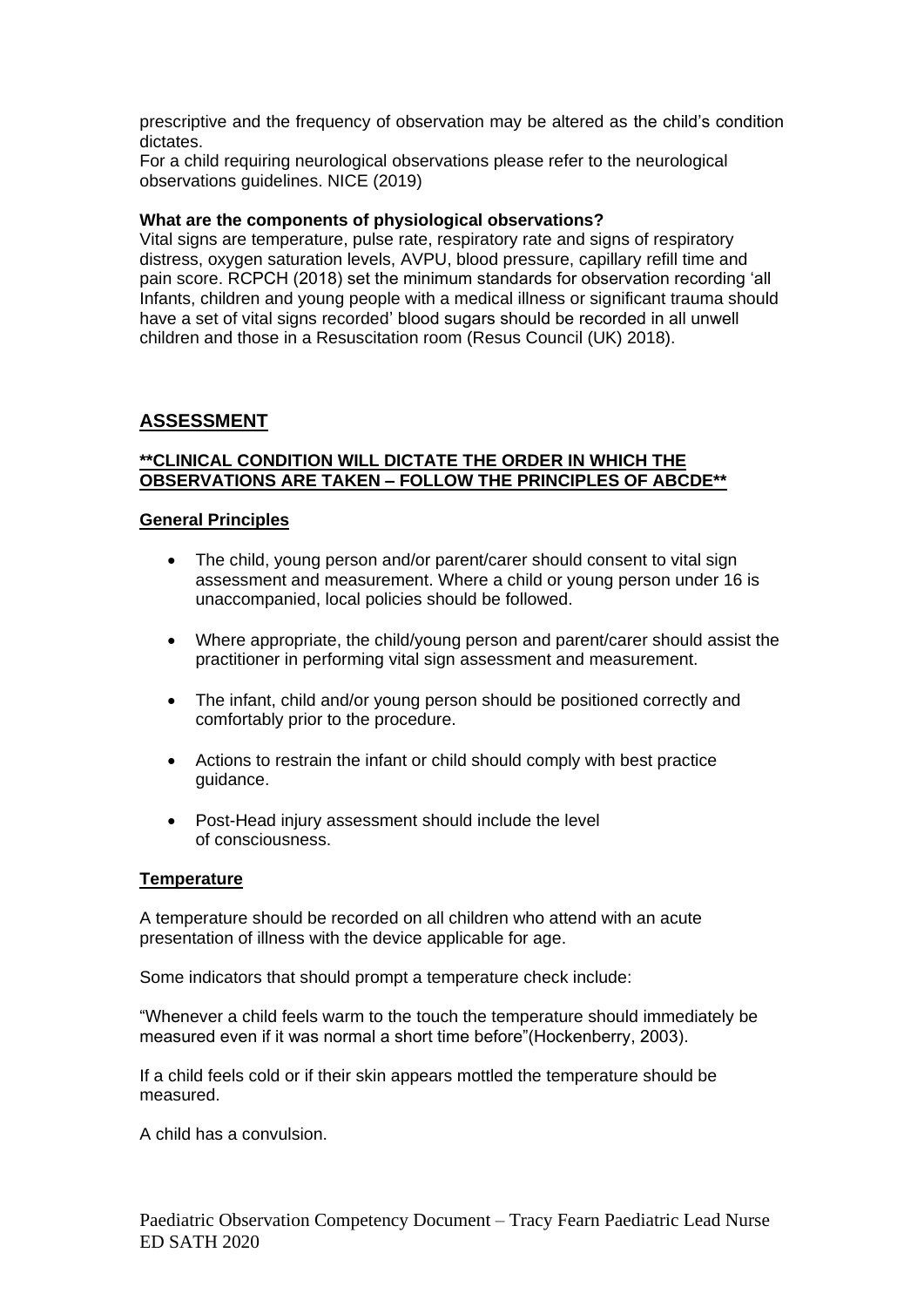Oral and rectal routes should not be routinely used to measure the body temperature in children aged from nought to five years (NICE, 2018).

In infants under the age of four weeks, temperature should be measured with an electronic thermometer in the axilla (NICE, 2018).

For infants and children aged from four weeks to five years an electronic/chemical dot thermometer in the axilla or an infra-red tympanic thermometer should be used.

The thermometer should be left in position for sufficient time to gain an accurate reading, according to the manufacturer's instructions.

#### **Heart Rate**

Even in healthy infants, locating and palpating a peripheral pulse can be difficult; it is therefore more useful to auscultate with a stethoscope and count the rate of the apex beat. (mid clavicular line  $4<sup>th</sup>$  or  $5<sup>th</sup>$  intercostal space, just below the left nipple). This will give an accurate assessment of the heart rate and rhythm and should be performed in all children under the age of 2yrs.

For children above this age, palpation of a peripheral pulse (i.e.: radial) or central pulse (carotid or brachial) will be sufficient to assess the heart rate, rhythm and amplitude in order to make a complete assessment.

#### **\*\* Use of electronic recording such as SPO2 monitors do not give a full evaluation of heart rate and rhythm and should NOT be used in place of manual methods.\*\*\***

The heart rate should be evaluated for a MINIMUM of THIRTY seconds.

#### **Respiratory Rate**

Respiratory rate is one the earliest indicators of illness and deterioration (Hodgetts, 2002, Goldhill and McNarry, 2004) yet a study undertaken by NCEPOD (2005) found that it was the least recorded variable. This is still true today 15 years after the publication of this research.

In order to perform a complete and accurate respiratory assessment the child's chest should be fully exposed in order to observe for signs of respiratory distress. Avoid simply lifting outer clothing and baby grows which often don't expose the chest completely. It is however; possible to simply count the respiratory rate without removing articles of clothing.

Dependent upon the age of the child, it may be possible to count the respiratory rate by simply observing their breathing pattern, whilst the patient is unaware of what you are doing, as this often alters their pattern of breathing. This is more difficult in younger children, where you may need to place a hand onto their abdomen to assist in counting the respiratory rate.

Other signs of respiratory distress to observe for include:- Skin colour – particularly cyanosis Pattern of breathing – e.g. Prolonged expiratory phase or apnoea Subcostal and intercostal recession Tracheal tug Sternal recession

Paediatric Observation Competency Document – Tracy Fearn Paediatric Lead Nurse ED SATH 2020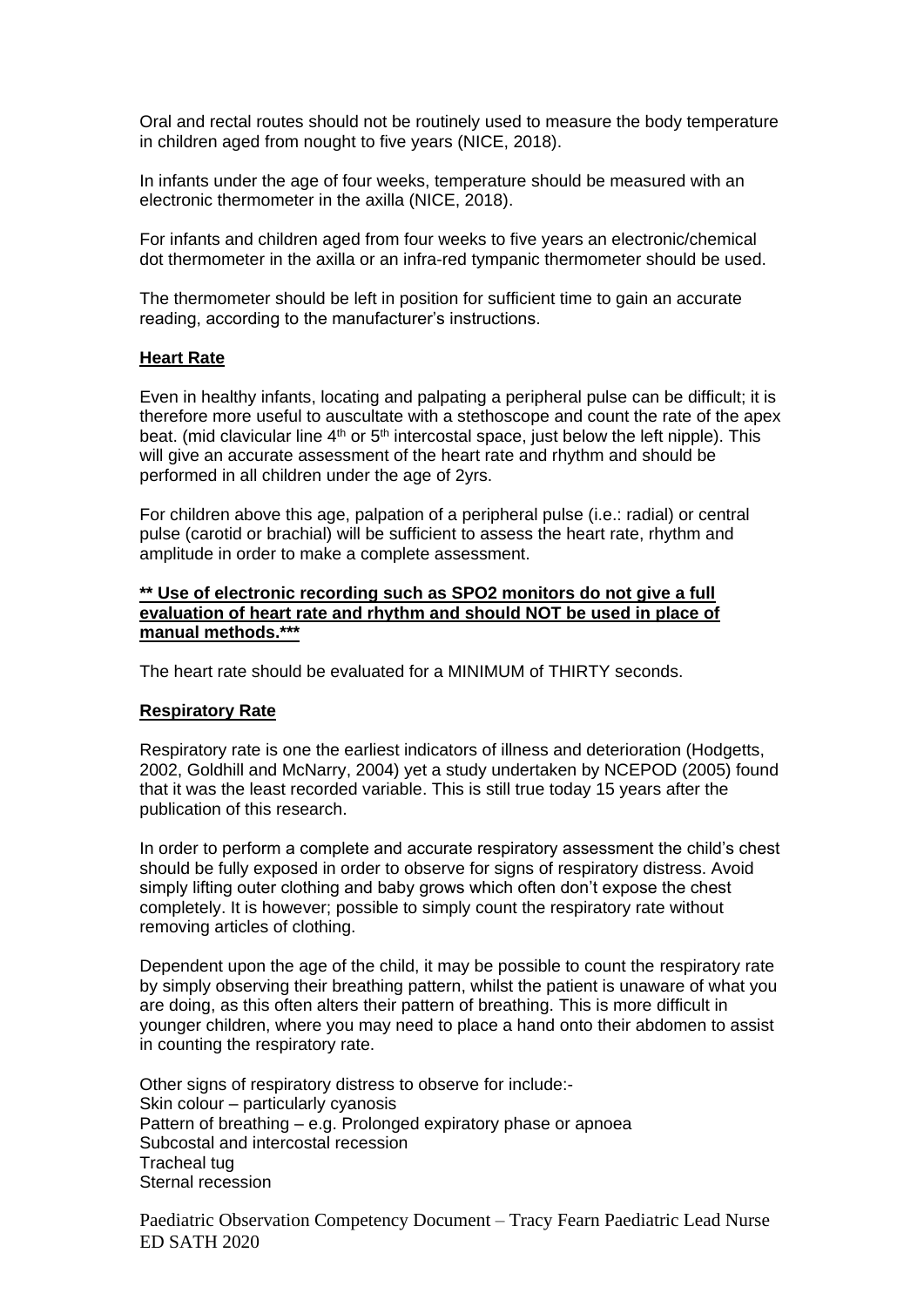Accessory muscle use Nasal Flaring Stridor or wheeze

#### **\*\* The respiratory rate should be counted for a minimum of one minute\*\***

The frequency of respiratory assessment and measurement should be increased during opiate infusions or in respect of any other drug which may cause hyperventilation or apnoea, for example, prostaglandin infusion.

## **Blood Pressure**

Recording of blood pressure in children is arguably the most difficult; this is mainly due to the lack of tolerance for what is essentially an uncomfortable procedure. This however; doesn't detract from its value in a comprehensive assessment, there are a number of situations where is it essential that a blood pressure is recorded. These include but are not exclusively:-

Possible raised Intracranial pressure – either from head injury or other neurological abnormality such as meningitis, encephalitis, space occupying lesion. Where symptoms may include altered consciousness, irritability, neck stiffness/photophobia, altered behaviour and seizures.

Signs of misdistribution of circulating volume in conditions such as septicaemia, anaphylaxis, nephritic syndrome or other coagulopathy.

Potential hypovolaemia from traumatic injuries; including fractures of long bones and abdominal trauma.

Spinal injury.

Signs of renal pathology – peripheral/facial oedema, polyuria/anuria, haematuria.

Diabetic Ketoacidosis.

Drug treatment that has the potential to cause hyper/hypotension.

The arm should be used for measuring blood pressure, but when this is not possible in infants, the lower leg can be used.

The arm should be positioned at the level of the heart and well supported.

The correct size of cuff is essential for gaining an accurate recording.

The cuff should be of sufficient size to ensure overlap to cover 100% of the circumference of the arm and 2/3 of the length of the upper arm or lower leg .The bladder within the cuff must cover 80% of the arm's circumference and should be positioned over the artery from which the blood pressure will be taken. Incorrect cuff placement is a frequent source of error in both electronic and manual blood pressure measurement (Wedgbury and Valler-Jones, 2008;Valler-Jones and Wedgbury, 2009).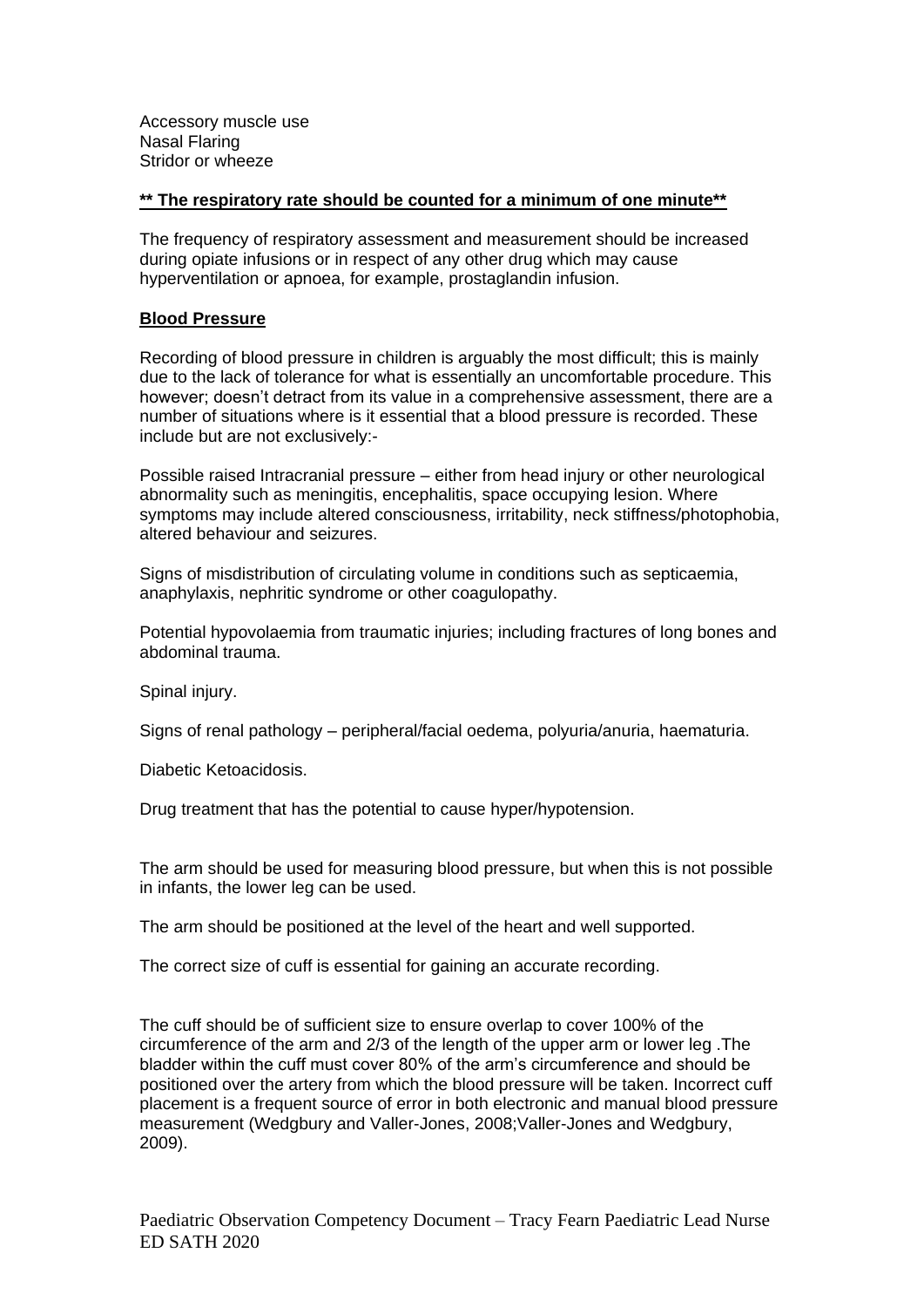Sucking, crying and eating can influence blood pressure measurements and these should be noted.

Movement can affect the accuracy of automated blood pressure monitors.

The first reading of automated monitors should be disregarded.

# **Capillary Refill Time**

Capillary refill time (CRT) is a useful tool used to assess the circulation status of ill children. Its usefulness has been questioned more recently. However, current Resuscitation Council guidelines (2018) suggest that it isn't used in isolation, rather in conjunction with the other parameters previously discussed to ensure a full holistic assessment.

To perform CRT:-

Expose the forehead or sternum (avoid peripheries as these are sensitive to changes such as environmental temperature - cold hands/feet = slow CRT)

Press down firmly, with sufficient pressure to force all blood out of the superficial capillaries – causing blanching.

Hold for five seconds the release

Count in seconds, the time taken for the centre of the blanched area to begin to re perfuse with blood.

A time of less than 3 seconds is classed as normal.

The use of a PEWS chart will help guide the frequency of observation recording but this can be increased as necessary by the clinical team caring for the child.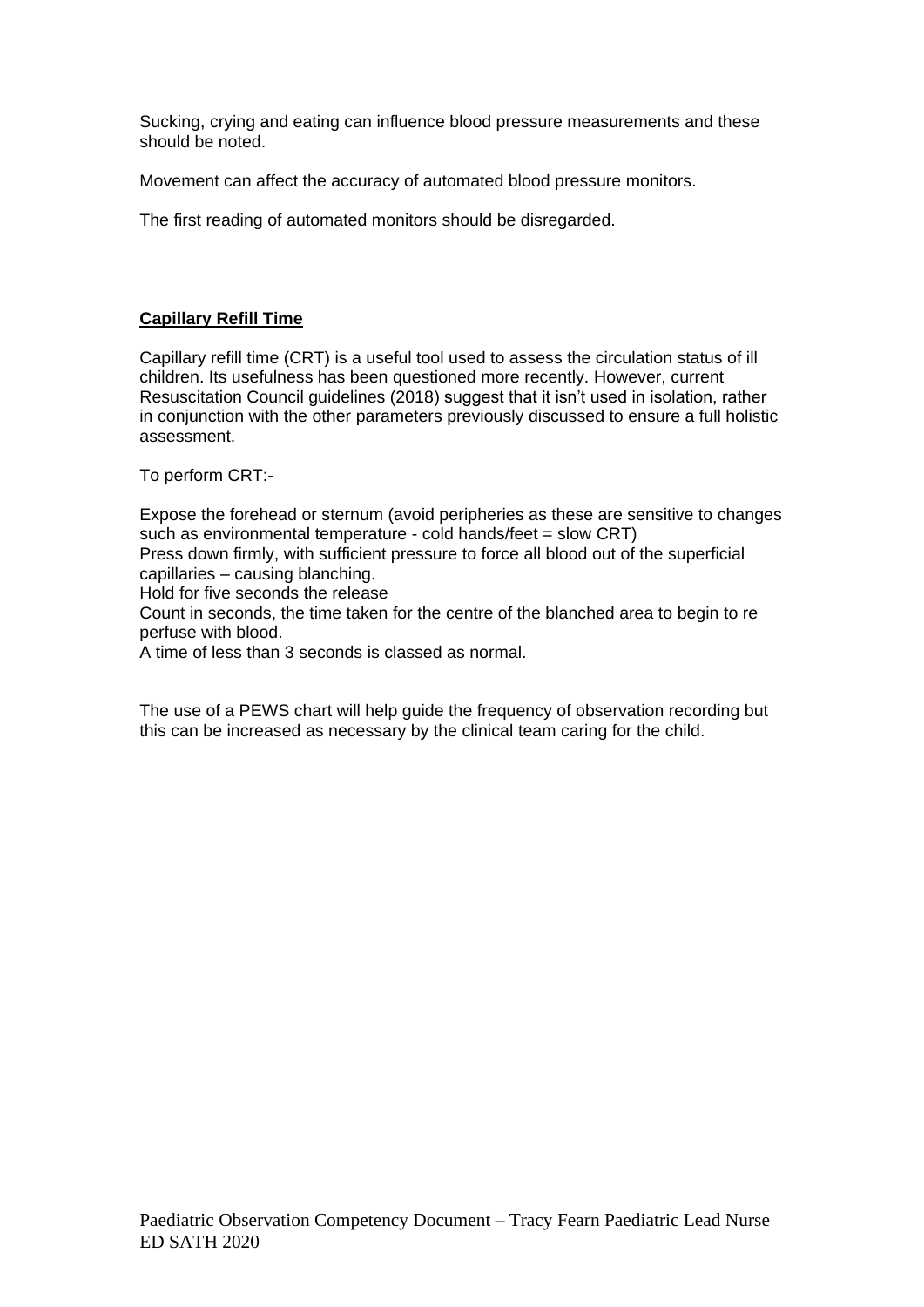## Competency Assessment

Name…………………………………………………………….

Date……………………………………………………………….

Assessor……………………………………………………………..

## **Temperature**

| <b>Criteria</b>                                                   | Achieved $(\checkmark/\checkmark)$ |
|-------------------------------------------------------------------|------------------------------------|
| Informs child/parents and gains consent for procedure             |                                    |
| Chooses age appropriate device                                    |                                    |
| (is able to verbally identify different ages/devices required)    |                                    |
| Uses device in accordance with manufacturers instructions         |                                    |
| Follows local infection control policies                          |                                    |
| Records reading in appropriate documentation                      |                                    |
| Identifies situations where temperature reading would be repeated |                                    |
|                                                                   |                                    |
|                                                                   |                                    |

# **Heart Rate**

| <b>Criteria</b>                                                  | <b>Achieved</b> |
|------------------------------------------------------------------|-----------------|
|                                                                  | '√/x`           |
| Informs child/parents and gains consent for procedure            |                 |
| Identifies landmarks/location of apex beat                       |                 |
| Auscultates with stethoscope over apex beat for 30 seconds       |                 |
| Is able to calculate heart rate accurately from numbers          |                 |
| obtained                                                         |                 |
| Locates peripheral/central pulse                                 |                 |
| Comments on rate/rhythm and amplitude of pulse                   |                 |
| Records findings in appropriate documentation                    |                 |
| Identifies areas of concern/escalation in relation to heart rate |                 |
| Follows local infection control policies                         |                 |

# **Blood Pressure**

| <b>Criteria</b>                                                  | Achieved $(\checkmark/\checkmark)$ |
|------------------------------------------------------------------|------------------------------------|
| Informs child/parents and gains consent for procedure            |                                    |
| Identifies appropriate size cuff                                 |                                    |
| Applies cuff correctly                                           |                                    |
| Disregards first electronic reading                              |                                    |
| Repeats recording                                                |                                    |
| Records findings in appropriate documentation                    |                                    |
| Identifies areas of concern/escalation in relation to heart rate |                                    |
| Follows local infection control policies                         |                                    |
|                                                                  |                                    |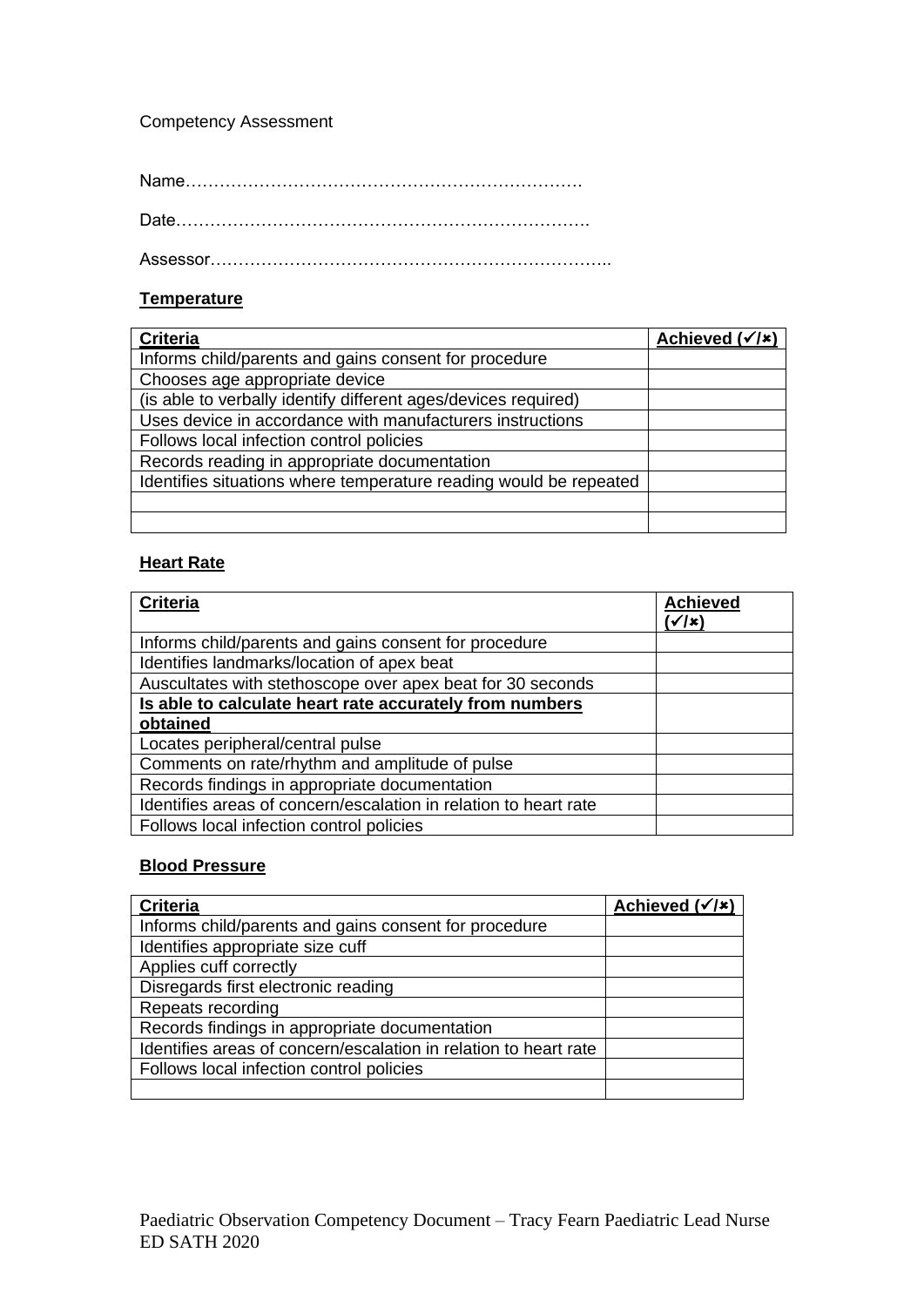## **Respiratory Rate**

| <b>Criteria</b>                                                        | Achieved $(\sqrt{x})$ |
|------------------------------------------------------------------------|-----------------------|
| Informs child/parents and gains consent for procedure                  |                       |
| Exposes chest fully                                                    |                       |
| Counts respiratory rate for 1 minute                                   |                       |
| Observes and comments on signs of respiratory distress                 |                       |
| Observes and comments pattern of breathing                             |                       |
| Records findings in appropriate documentation                          |                       |
| Identifies areas of concern/escalation in relation to respiratory rate |                       |
| Follows local infection control policies                               |                       |
|                                                                        |                       |

# **Capillary Refill Time**

| <b>Criteria</b>                                                        | <b>Achieved</b><br>√/x` |
|------------------------------------------------------------------------|-------------------------|
| Informs child/parents and gains consent for procedure                  |                         |
| Exposes either forehead or sternum                                     |                         |
| Presses firmly for 5 seconds                                           |                         |
| Releases pressure                                                      |                         |
| Counts time taken for capillary refill to start to return              |                         |
| Records findings in appropriate documentation                          |                         |
| Identifies areas of concern/escalation in relation to capillary refill |                         |
| time                                                                   |                         |
| Follows local infection control policies                               |                         |
|                                                                        |                         |

# **Questions Achieved**

# ✓**/**

- **1.** What situations would prompt you to check a child's temperature?
- **2.** What device would you use to check the temperature of a 3 week old baby?
- **3.** Where would you find the apex beat?
- **4.** Where would you find a central pulse?
- **5.** Name two situations that may cause an increased heart rate
- **6.** Name two situations that may cause an increased respiratory rate
- **7.** Why should you not perform CRT peripherally?
- **8.** What proportion of the upper arm should the BP cuff cover?
- **9.** What situations may influence blood pressure readings?
- **10.** Name three situations where a blood pressure reading is essential

## **Overall**

## **Achieved/Not achieved**

## **Signed (assessor)**